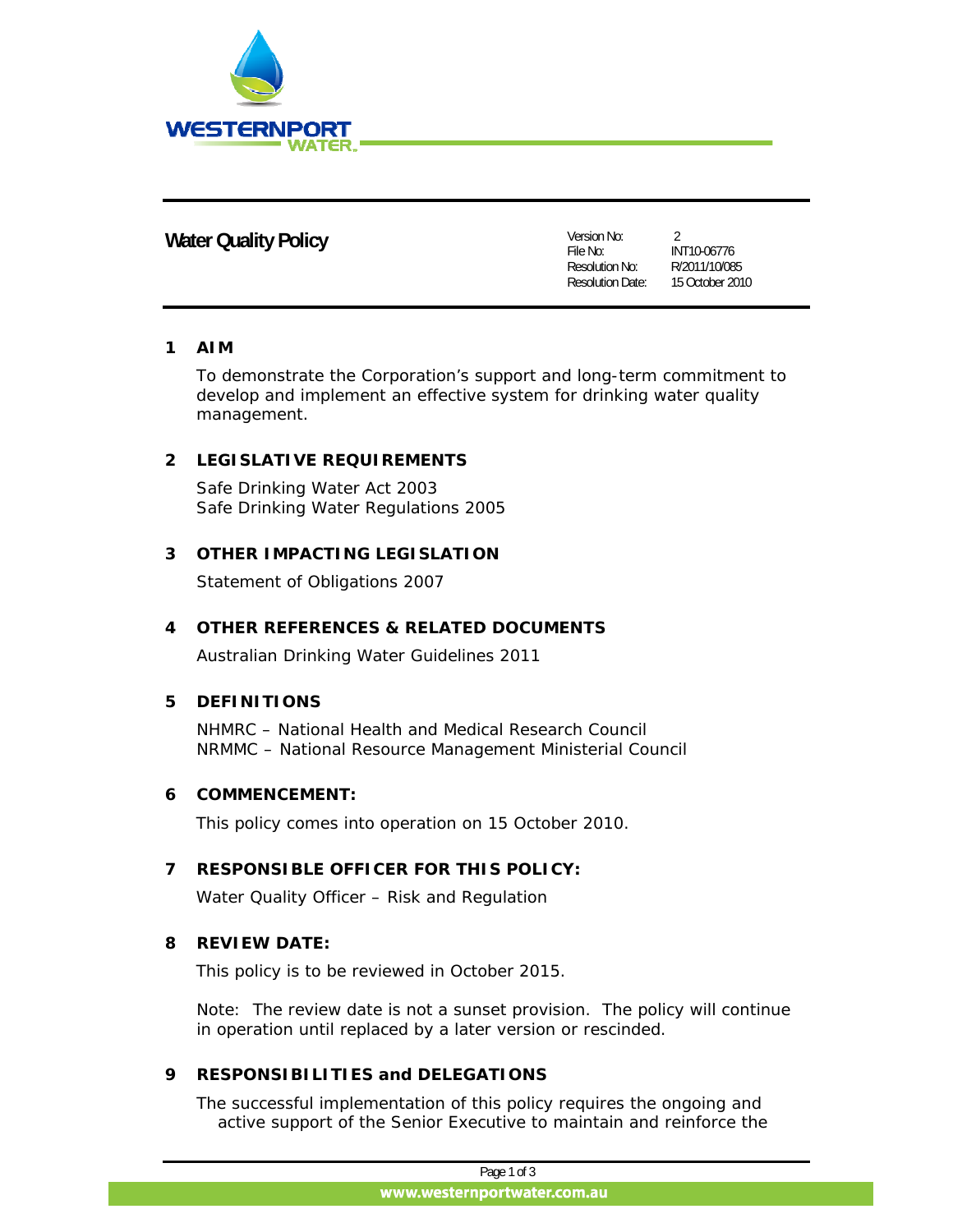

# **Water Quality Policy**

| Version No:             | 2               |
|-------------------------|-----------------|
| File No:                | INT10-06776     |
| Resolution No:          | R/2011/10/085   |
| <b>Resolution Date:</b> | 15 October 2010 |
|                         |                 |

 importance of drinking water quality management to all employees and those outside the Corporation.

#### **10 POLICY**

The Corporation is committed to managing its water supply effectively to provide a safe, high quality drinking water that consistently meets the NHMRC/NRMMC Australian Drinking Water Guidelines, and consumer and other regulatory requirements.

To achieve this, in partnerships with stakeholders and other relevant agencies, the Corporation will:

- Manage water quality along all points of the delivery chain from source water to the consumer,
- Use a risk-based approach in which potential threats to water quality are identified and balanced,
- Integrate the needs and expectations of our consumers, stakeholders, regulators and employees in our planning,
- Establish regular monitoring of the quality of drinking water and effective reporting mechanisms to provide relevant and timely information, and promote confidence in the water supply and its management,
- Develop appropriate contingency planning and incident response capability,
- Participate in appropriate research and development activities to ensure continued understanding of drinking water quality issues and performance,
- Contribute to the debate on setting industry regulations and guidelines, and other standards relevant to public health and the water cycle, and
- Continually improve our practices by assessing performance against corporate commitments and stakeholder expectations.

The Corporation will implement and maintain the Water Quality Risk Management System consistent with the Australian Drinking Water

| Page 2 of 3                 |
|-----------------------------|
| www.westernportwater.com.au |
|                             |